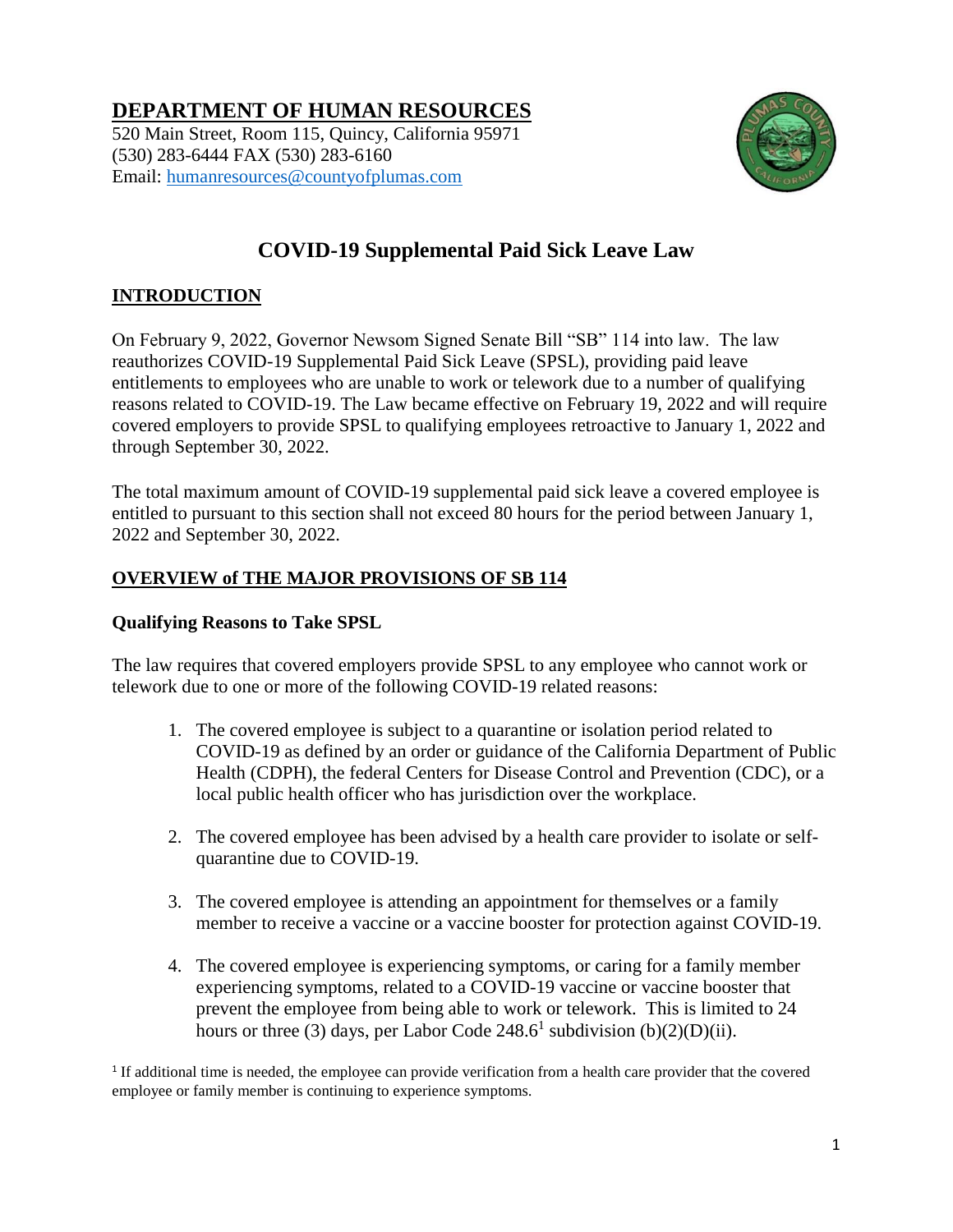- 5. The covered employee is experiencing symptoms of COVID-19 and seeking a medical diagnosis.
- 6. The covered employee is caring for a family member who:
	- a. Is subject to a CDPH, CDC, or local health officer order or guidance to isolate or quarantine, or
	- b. Has been advised by a health care provider to isolate or quarantine.
- 7. The covered employee is caring for a child whose school or place of care is closed or otherwise unavailable for reasons related to COVID-19 on the premises.
- 8. The covered employee, or a family member for whom the covered employee is providing care, tests positive for COVID-19.

#### **Amounts of SPSL Available to Covered Employees**

- 1. SPSL Available for Reasons 1 through 7
	- a. Full-Time Employees: Employees who worked at least 40 hours per week in the two weeks before they take SPSL, or who the employer considers to be full-time employees, are entitled to use up to 40 hours of SPSL for qualifying reasons 1 through 7 above.
	- b. Other Employees: If an employee does not fall into the first two categories (e.g., works part-time), then the amount of SPSL will depend on the employee's schedule.
		- i. Part-time Employees with Regular Schedules: If the employee has a regular weekly schedule, then the employee will receive an amount of SPSL equivalent to one regular workweek for qualifying reasons 1 through 7.
		- ii. Part-Time / Seasonal Employees with Irregular Schedules: If an employee works variable hours, then the employer must calculate the average number of hours the employee worked each workday over the last six months and multiply the result by seven to get the amount of SPSL. If the employee has worked for fewer than six months, then the employer calculates the average hours worked for the entire employment period and multiplies the daily average by seven.

If an employee works variable hours and has worked for only seven days or fewer, then the employee receives an amount of SPSL equivalent to the total number of hours worked for the employer.

2. SPSL Available for Reason 8

In addition to the leave amounts described above, SB 114 also grants employees a separate "leave bank" of SPSL for qualifying reason 8 that equals the amount of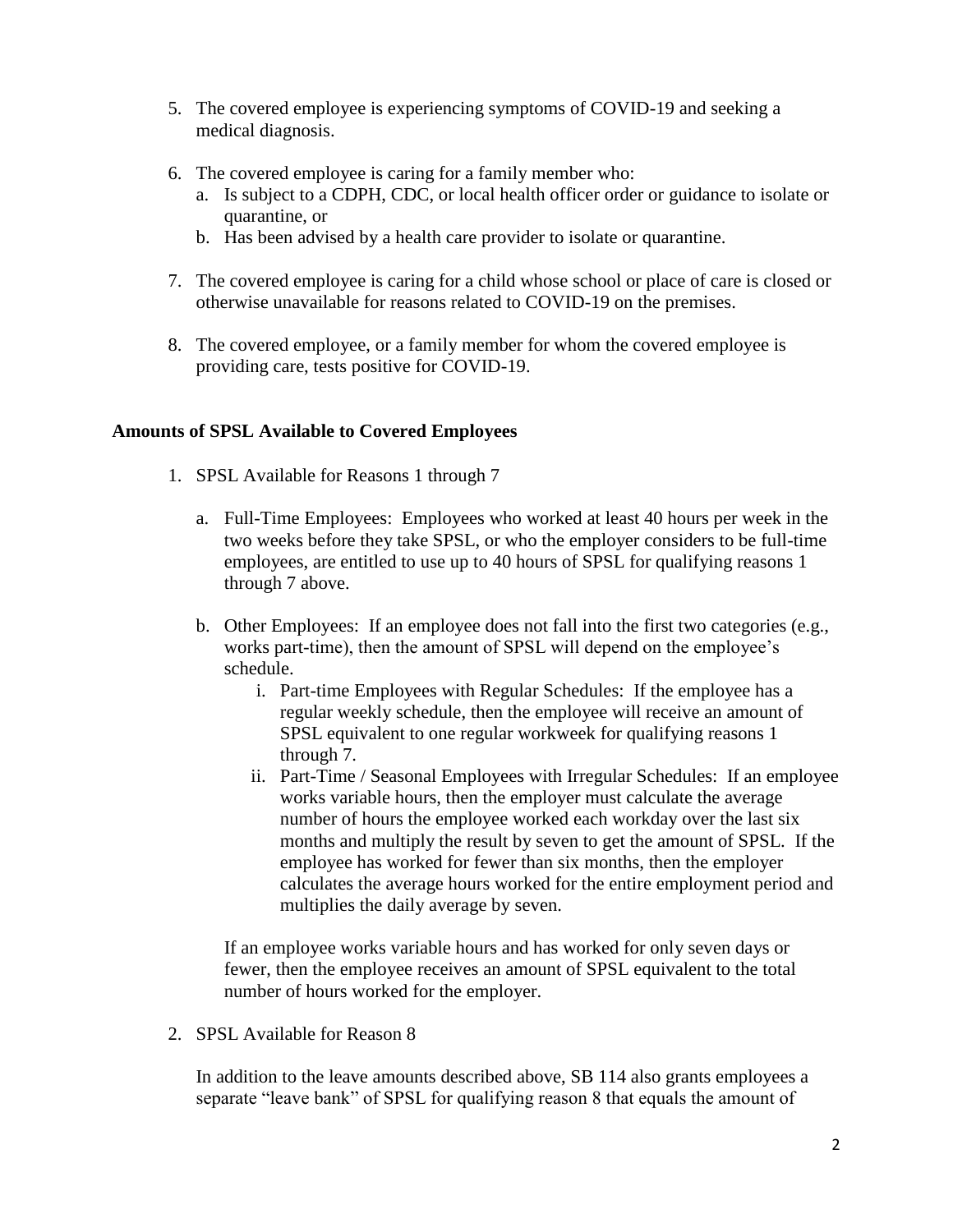SPSL the employee received for qualifying reasons 1 through 7. Plumas County will provide two separate leave banks to covered employees: (1) a leave bank for qualifying reason 1 through 7 with an amount of leave based on their work schedule, as described above; and (2) a leave bank for qualifying reason 8 with an equivalent amount of leave as provided to the employee for qualifying reasons 1 through 7.

Employees who take SPSL under qualifying reason 8 may also qualify for SPSL coverage under more than one of the above-enumerated qualifying reasons (see qualifying reasons 1, 2, and 6). Plumas County will ascertain the specific qualifying reason for the employee's leave in order to deduct SPSL from the appropriate leave bank and properly record such leave usage.

## ADDITIONAL REQUIREMENTS AND LIMITATIONS ON SPSL TAKEN FOR REASON "8"

## Qualifying SPSL for reason 8 under SB 114 limitations:

1. Employees must produce test results to confirm leave entitlement for reason 8. The employee will be required to provide a positive test result from an independent third party either for themselves or for a family member if requesting leave to provide care to a covered family member. A documented test result produced by a third party will ensure that the County remain in compliance with the regulatory requirements for tests under the Cal/OSHA Emergency Temporary Standard (ETS).

SB 114 expressly provides that if an employee refuses to produce the initial positive test result for either the employee themselves or their family member, depending on the reason for the leave, then the employer has no obligation to provide SPSL for reason 8.

2. Employers are authorized to require that employees who use leave because of a positive COVID-19 case re-test five days after the initial positive test result.

For the purpose of potentially discontinuing isolation after a positive COVID-19 Test, both the CDPH and DIR state a preference for antigen tests to determine an individuals' status. Employees who test negative for COVID-19 on or after day five and who do not present COVID-19 symptoms may end their isolation periods and return to work. Employees will need to provide documentation of the negative test, through a third party or home self-test, at no cost to the employee.

3. Employees are not required to exhaust leave banks for reasons 1 through 7 before using leave for Reason 8.

## **Compensation for Use of SPSL**

Under SB 114, the compensation for SPSL for employees is determined by the employees' exemption status and their pay rate.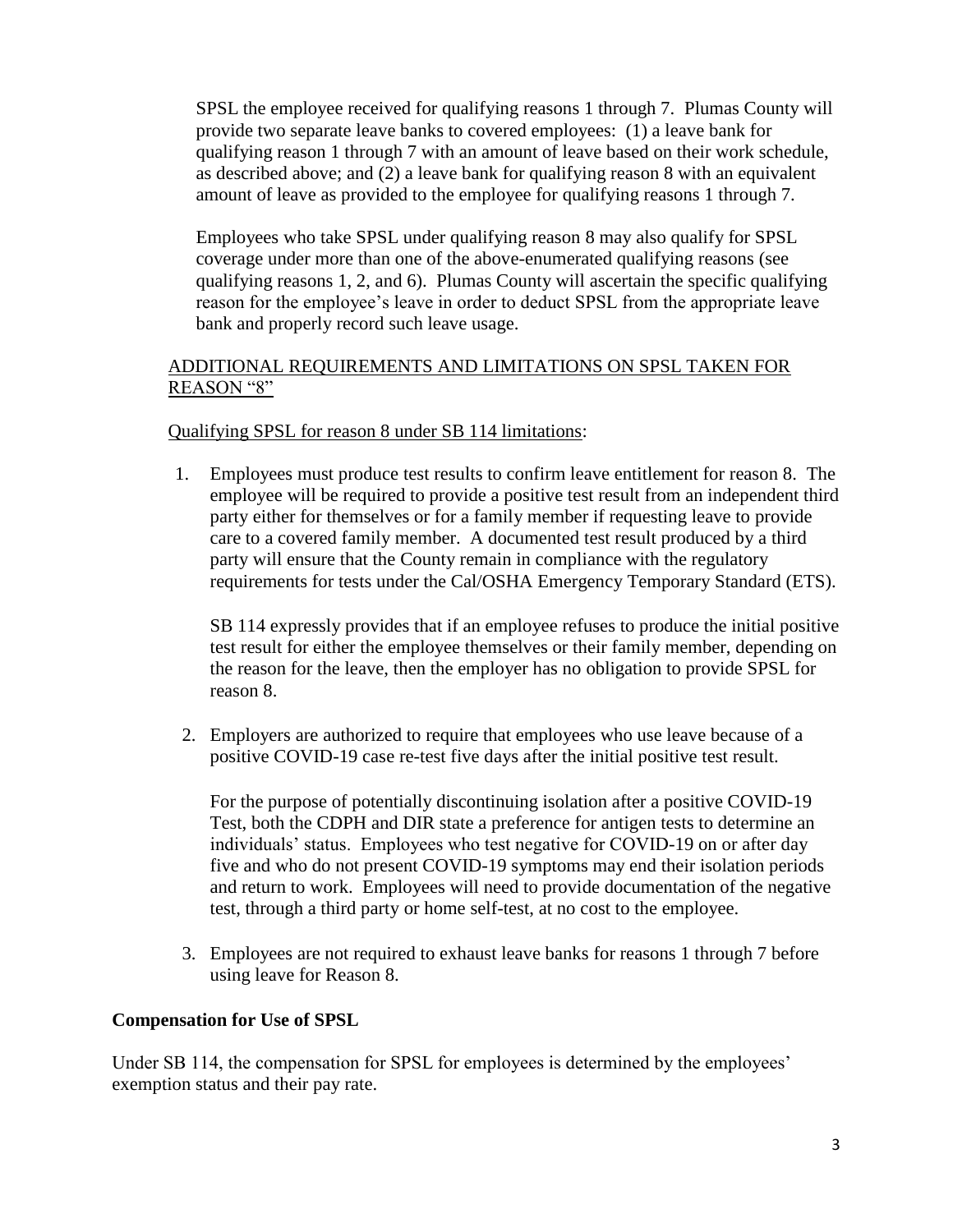For nonexempt employees, compensation is based on the employee's regular rate of pay *or* the employee's total wages less any overtime premium pay. For exempt employees, the law requires employers to calculate employee compensation for SPSL as they would for other forms of paid leave time.

Employers are *not* required to pay employees more than \$511 per day when using SPSL and *not* more than \$5,110 in total.

If an employee's regular compensation exceeds \$511 per day, the employee may elect to supplement the SPSL maximum pay amount with other accrued paid leaves to make up the difference in pay.

#### **SPSL Effective Period**

1. SPSL Leave Obligations Take Effect on February 19, 2022

The new SPSL obligations will take effect 10 days after the Governor enacts SB 114 into law, but as described below, will be retroactive to January 1, 2022.

2. SPSL Leave Obligations Retroactive to January 1, 2022

SPSL will apply retroactively to cover leave taken by employees on or after January 1, 2022 that would otherwise have qualified under reasons 1 through 8.

In other words, if an employee was unable to work or telework due to one of the eight qualifying reasons enumerated above and used another paid leave (or went without pay), then the employee may request that SPSL be applied retroactively to that leave and the employer should restore the leave that the employee used previously.

While employees may request the retroactive application of paid leave either orally or in writing, employers should request that employee make such requests in writing in order for the employer to document such requests and demonstrate their compliance with the law.

3. SPSL Leave Obligations Will Remain in Effect through September 30, 2022

The SPSL obligations will remain in effect through September 30, 2022. However, as with the SPSL provided under SB 95, an employee who is using SPSL on September 30, 2022 may continue to use the leave after that expiration date so long as the leave is uninterrupted, and the employee has SPSL remaining available for their use.

## **Certification**

An employee using SB 114 Supplemental Paid Sick Leave (SPSL) must certify the reason for the leave request on Plumas County's required forms. Employees must complete the applicable forms to receive family and medical care leave and report by phone to their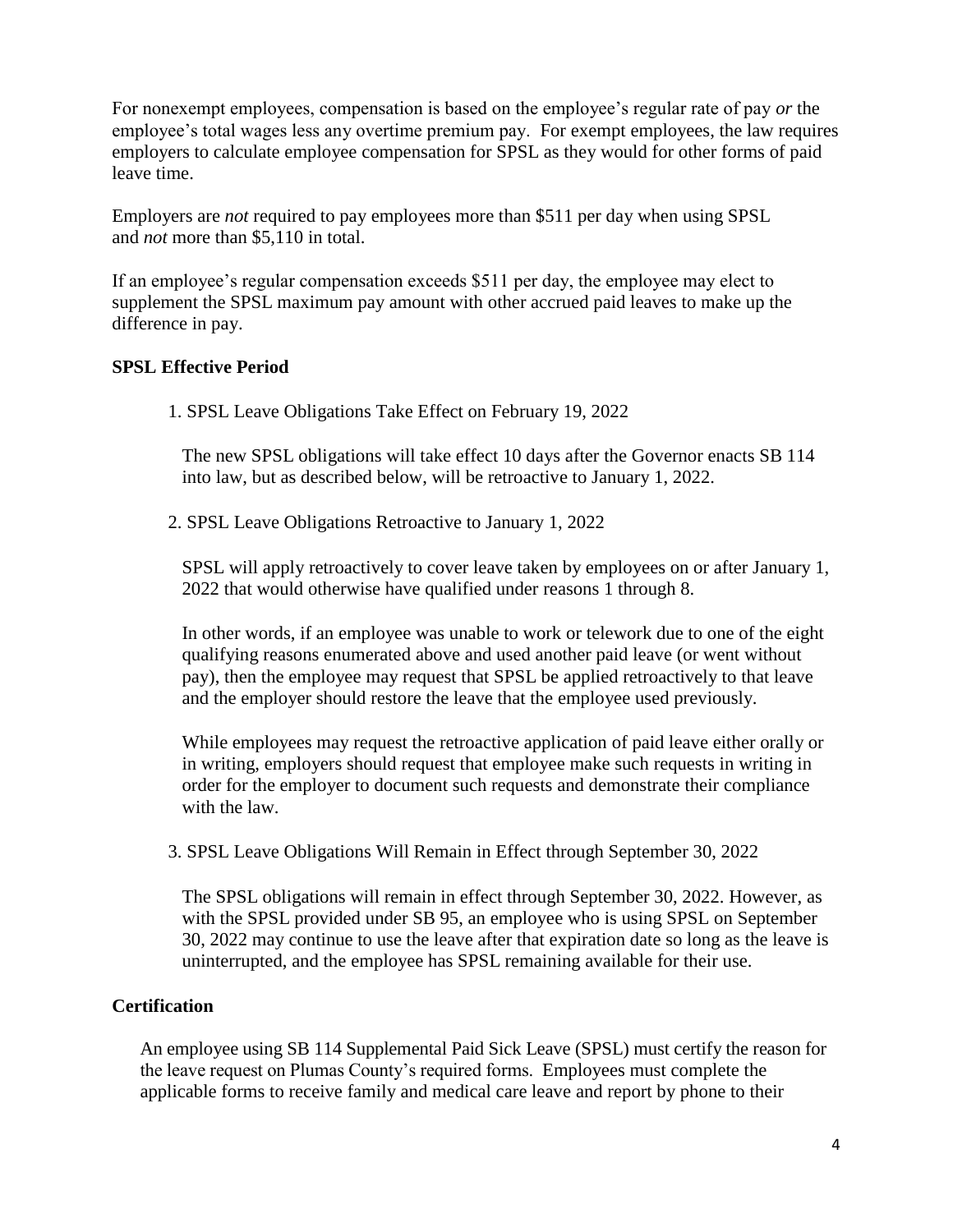supervisor. In addition, it is important to maintain communication with your supervisor and Human Resources for the status of your leave. Human Resources will require completed forms in order to process the leave request.

**Codes for Leave Types** needed for processing employees' time cards for payroll.

Use the corresponding pay code for the type of leave used and document time cards with the code.

Pay Code:

Full Time Employees  $079 = SB114$  SPSL – Reasons 1-7 (up to 40 hours)  $080 = SB114$  SPSL – Reason 8 (up to 40 hours)

Extra Help Employees  $081 = SB114 SPSL - Reasons 1 - 7$ , Scheduled/average work hours 082 = SB114 SPSL – Reason 8, Scheduled/average work hours

## **SB 114 COVID-19 SPSL Request**

It is imperative to contact your supervisor or department head to inform them of your current circumstances. If the employee is required to be absent on sick leave for more than one day, the employee must keep the immediate supervisor informed each day as to the date the employee expects to return to work and the purpose of the leave. Failure to request sick leave as required by Personnel Rules, without good reason, may result in the employee being treated as absent without leave.

## **Leave Request Forms**:

- Employee Certification of Need for Supplemental Paid Sick Leave
- Employee Certification of Need for Supplemental Paid Sick Leave due to Child Care Needs
- Employee Certification to Return to Work After Exhibiting Symptoms of COVID-19 or Suspicion of Having or Being Exposed to COVID-19 (use for Reason 8 above; may be used if a Doctor's Note is not practicable)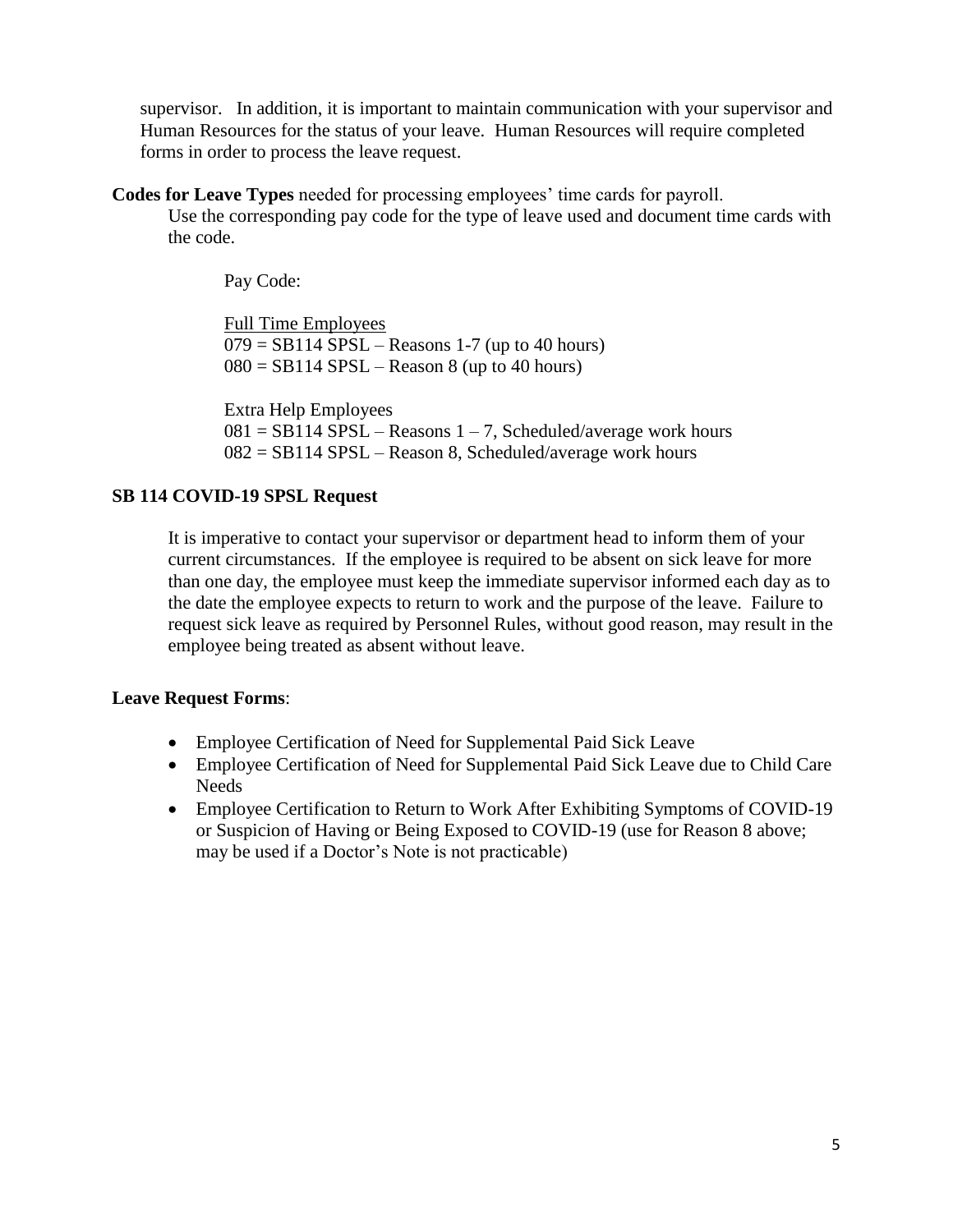# **DEPARTMENT OF HUMAN RESOURCES**

520 Main Street, Room 115, Quincy, California 95971 (530) 283-6444 FAX (530) 283-6160 Email: [humanresources@countyofplumas.com](mailto:humanresources@countyofplumas.com)



# **Employee Certification For COVID-19 Supplemental Paid Sick Leave**

Employee Name: \_\_\_\_\_\_\_\_\_\_\_\_\_\_\_\_\_\_\_\_\_\_\_\_\_\_\_\_\_\_\_\_ Date: \_\_\_\_\_\_\_\_\_\_\_\_\_\_\_\_\_\_\_\_\_\_

Department: \_\_\_\_\_\_\_\_\_\_\_\_\_\_\_\_\_\_\_\_\_\_\_\_\_\_\_\_\_\_\_\_\_\_\_\_

Job Title:

Personal Contact cell phone #:

Primary Email: \_\_\_\_\_\_\_\_\_\_\_\_\_\_\_\_\_\_\_\_\_\_\_\_\_\_\_\_\_\_\_\_\_\_

I, \_\_\_\_\_\_\_\_\_\_\_\_\_\_\_\_\_\_\_\_\_\_\_\_\_\_\_, certify that I am unable to work (or telework) for one of Employee name

the following reasons / qualifying criteria. I request to participate based on the following reason (check which applies):

- 1. \_\_\_\_\_\_ The covered employee is subject to a quarantine or isolation period related to COVID-19 as defined by an order or guidance of the California Department of Public Health (CDPH), the federal Centers for Disease Control and Prevention (CDC), or a local public health officer who has jurisdiction over the workplace.
- 2. The covered employee has been advised by a health care provider to isolate or self-quarantine due to COVID-19.
- 3. \_\_\_\_\_\_ The covered employee is attending an appointment for themselves or a family member to receive a vaccine or a vaccine booster for protection against COVID-19.
- 4. The covered employee is experiencing symptoms, or caring for a family member experiencing symptoms, related to a COVID-19 vaccine or vaccine booster that prevent the employee from being able to work or telework. This is limited to 24 hours or three (3) days<sup>2</sup>, per  $\underline{\text{ Labor Code 248.6}}$  subdivision (b)(2)(D)(ii).
- 5. \_\_\_\_\_\_ The covered employee is experiencing symptoms of COVID-19 and seeking a medical diagnosis.
- 6. The covered employee is caring for a family member who:
	- a. \_\_\_\_\_ Is subject to a CDPH, CDC, or local health officer order or guidance to isolate or quarantine, or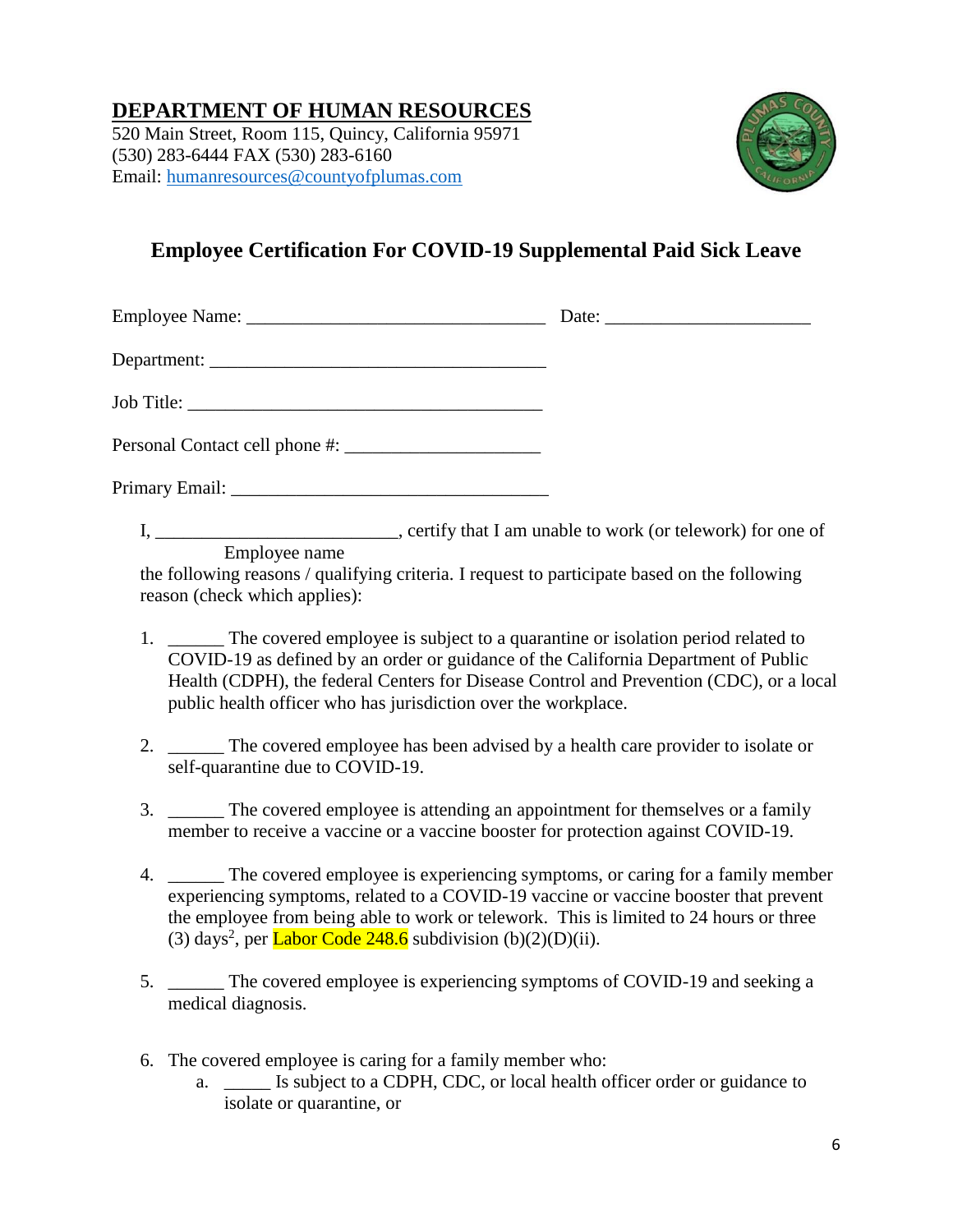b. \_\_\_\_\_\_ Has been advised by a health care provider to isolate or quarantine.

- 7. \_\_\_\_ The covered employee is caring for a child whose school or place of care is closed or otherwise unavailable for reasons related to COVID-19 on the premises (complete additional form).
- 8. \_\_\_\_ The covered employee, or a family member for whom the covered employee is providing care, tests positive for COVID-19 (attach positive test result).

I understand that if my circumstances change, I must immediately inform my supervisor and I may be directed to report to work (or telework). Call Human Resources if you have any questions and return completed form(s) and any attachments to the Human Resources Department.

\_\_\_\_\_\_\_\_\_\_\_\_\_\_\_\_\_\_\_\_\_\_\_\_\_\_\_\_\_\_\_\_\_\_\_\_\_\_\_\_\_\_\_\_\_\_\_\_\_\_\_\_\_\_\_\_\_\_\_\_\_\_\_\_\_\_\_\_\_\_\_\_\_\_\_

Employee Signature Date

 $2$  If additional time is needed, the employee can provide verification from a health care provider that the covered employee or family member is continuing to experience symptoms.

\_\_\_\_\_\_\_\_\_\_\_\_\_\_\_\_\_\_\_\_\_\_\_\_\_\_\_\_\_\_\_\_\_\_\_\_\_ \_\_\_\_\_\_\_\_\_\_\_\_\_\_\_\_\_\_\_\_\_\_\_

# **\*Return your completed form to the Human Resources Department\***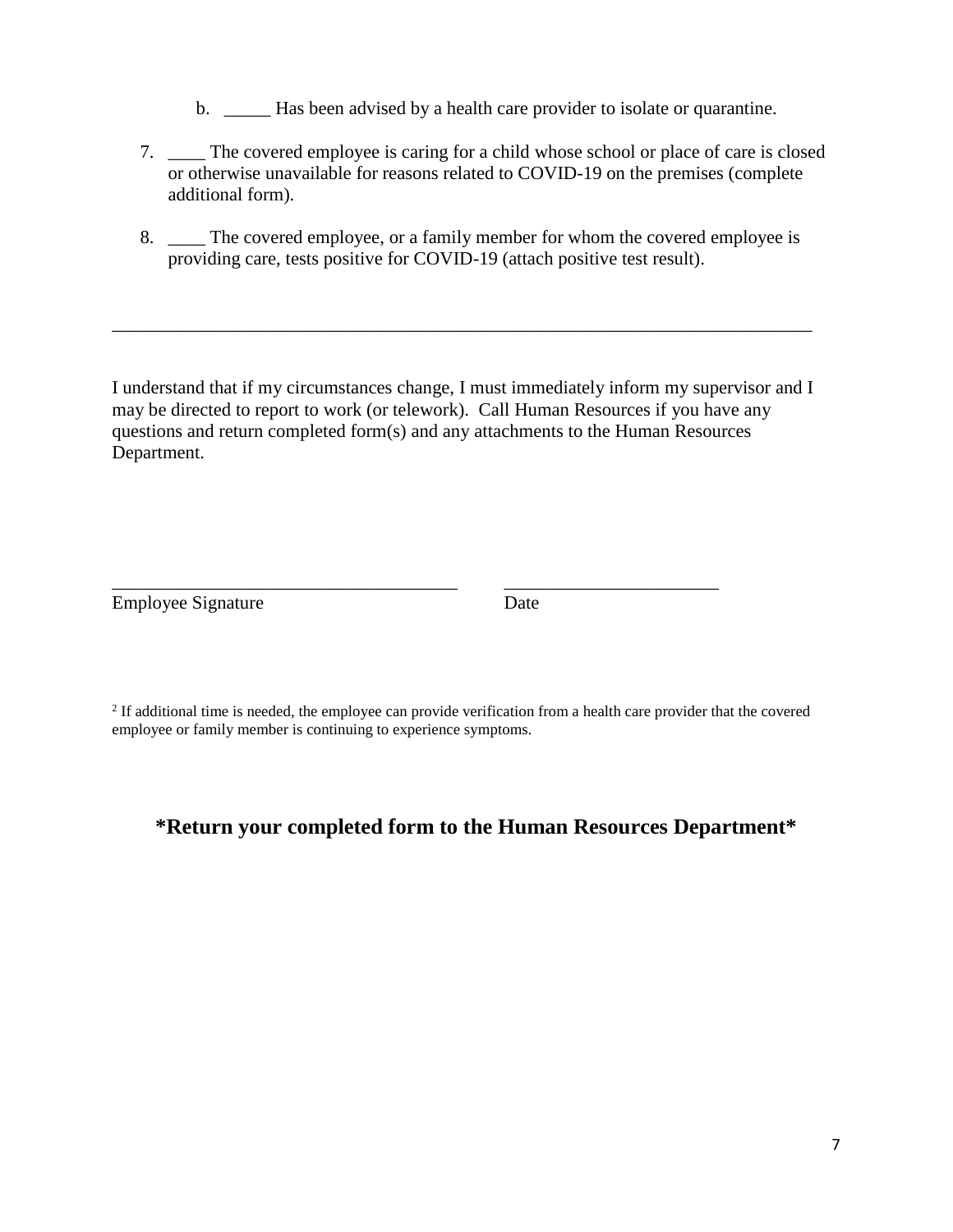**DEPARTMENT OF HUMAN RESOURCES** 520 Main Street, Room 115, Quincy, California 95971 (530) 283-6444 FAX (530) 283-6160 Email: [humanresources@countyofplumas.com](mailto:humanresources@countyofplumas.com)



# **Employee Certification For COVID-19 Supplemental Paid Sick Leave Due to Child Care Needs**

I, \_\_\_\_\_\_\_\_\_\_\_\_\_\_\_\_\_\_\_\_\_\_\_\_\_\_\_, certify that I have a child who is under the age of 18, whose school or place of care has been closed, or whose childcare provider is unavailable due to a COVID–19 emergency declared by a government authority. Due to the need to care for my child, I am unable to work (or telework). I understand that if my childcare needs change, I must immediately inform my supervisor and the Human Resources Department and I may be directed to report back to work (or telework).

Signature Date

**\*Return your completed form to the Human Resources Department\***

\_\_\_\_\_\_\_\_\_\_\_\_\_\_\_\_\_\_\_\_\_\_\_\_\_\_\_\_\_\_\_\_ \_\_\_\_\_\_\_\_\_\_\_\_\_\_\_\_\_\_\_\_\_